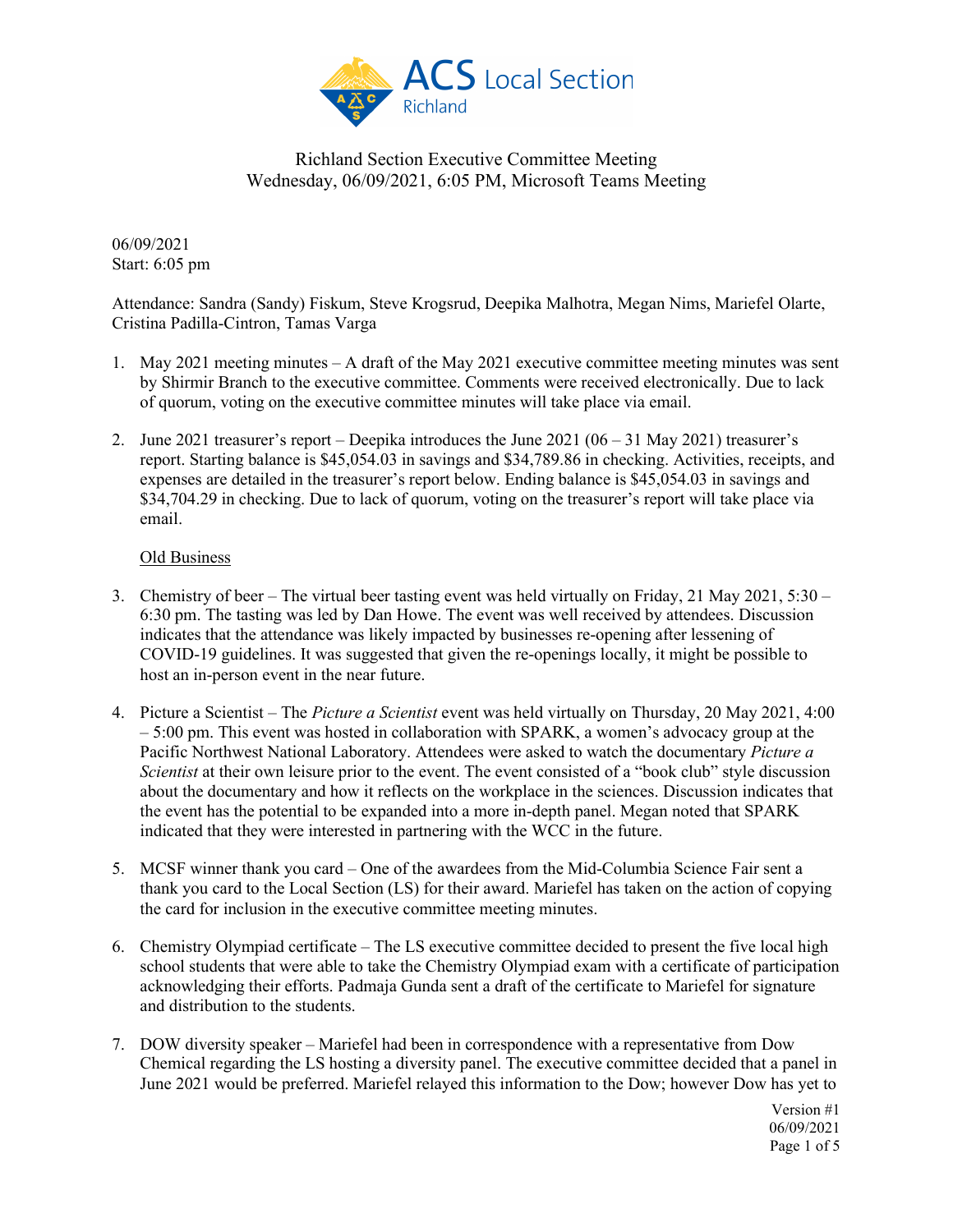

respond to this request. Based on the timing, hosting this event in June 2021 will most likely not take place. Sandy suggested reaching out to other LS's for help organizing a panel.

- 8. METT grant upgrade Steve received website design proposals from three developers: Sharon Betterton, Focus Media, and Better Dog Design. Steve recommended going with Sharon Betterton given her experience organizing the NORM 2018 website for the LS. Discussion indicates that Sharon is the preferred choice. Due to lack of quorum, voting will not be able to take place to formally select Sharon at this meeting.
- 9. Fund investment Deepika received a document from Anna listing guidelines for investing an organization's funds, which could be applied to the LS. One of the key takeaways from this document is the formation of a financial committee and hiring a financial advisor. Based on this document, Deepika will continue researching methods and institutions for investing a portion of the LS's funds. Discussion indicates that the LS Bylaws would also need to be changed for this effort. It is also mentioned whether it would be worth forming a committee, given the large commitment needed to get started.

#### New business

- 10. Annual social The LS needs guidance from ACS to determine if member events can transition to inperson meetings. Mariefel has taken the action to request this information from ACS. The Richland community center also needs to be asked about their guidelines for hosting events. Deepika has taken the action to request this information from the community center.
- 11. NOR board update Ram Devanathan sent notes from the May 2021 NOR Board meeting to Mariefel. These notes are attached below. Ram was officially named the Richland LS NOR Board representative. The NORM 2021 virtual meeting was a success. NORM 2022 will be hosted  $22 - 25$ May 2022 at Montana State University, Bozeman. Future NORM meetings will likely be held by the Inland Northwest, Washington-Idaho Border, and Snake River Local Sections. The Richland LS will likely host a meeting as early as 2028. Mariefel has taken the action to send this report to Shirmir for inclusion in the executive committee meeting minutes.
- 12. StarChapter Several LS executive committee member received an email from a service company named StarChapter, that claims to help chapters with event and general organization. Discussion indicates that these emails are likely spam and will be ignored.

### Other business

### Committee reports

- 13. Programs Updated reported above.
- 14. Membership The welcome letters went out to all members in April 2021.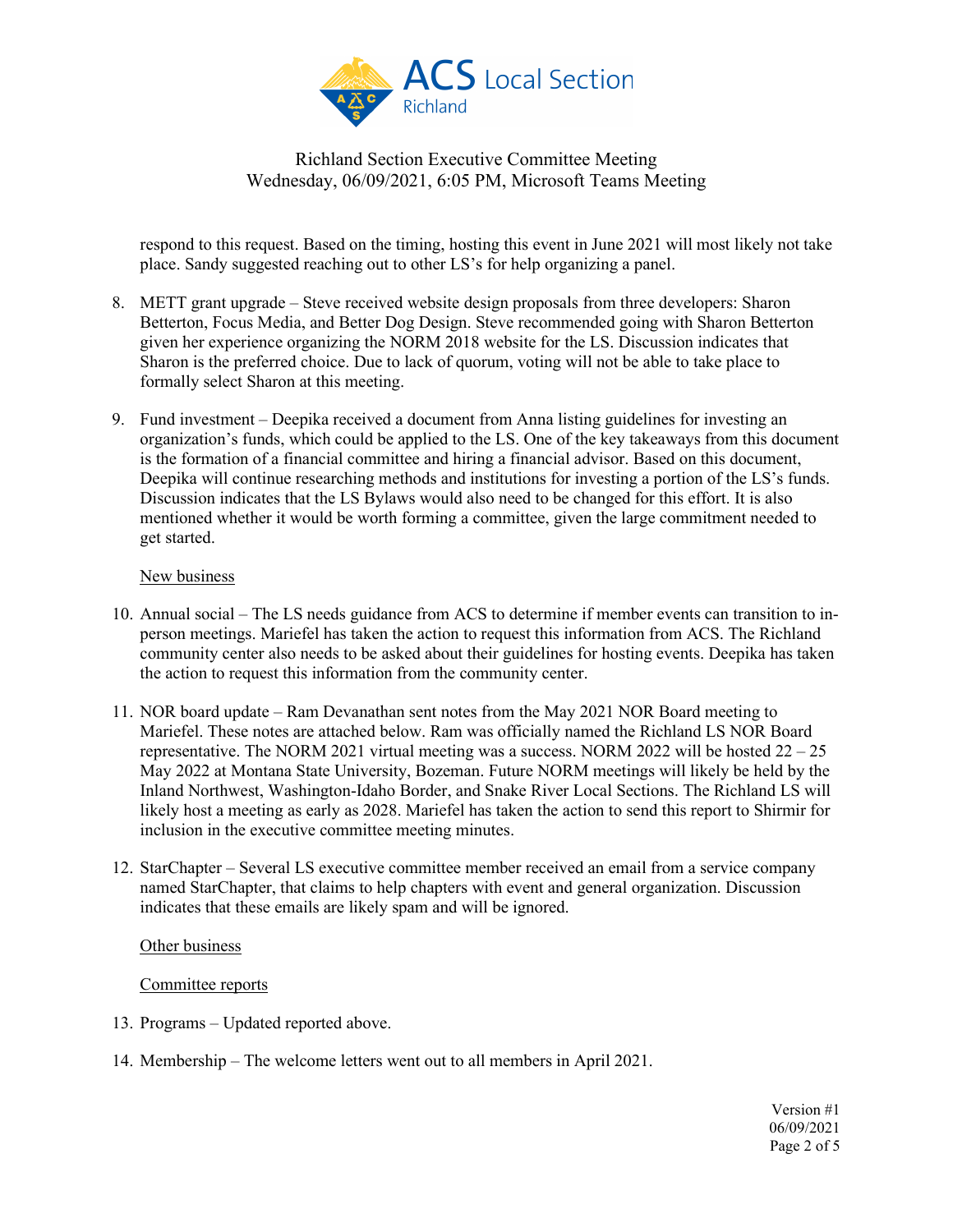

- 15. Nominations No updates to report.
- 16. Awards No updates to report.
- 17. Public Relations Steve reports that a newsletter will be released in the fall. Please email Steve to submit content.
- 18. Education No updates to report.
- 19. Diversity and Inclusion Updates reported above.
- 20. Government Affairs No updates to report.
- 21. Women Chemists (WCC) Updates reported above.

Mariefel adjourns the June 2021 executive committee meeting at 7:00 pm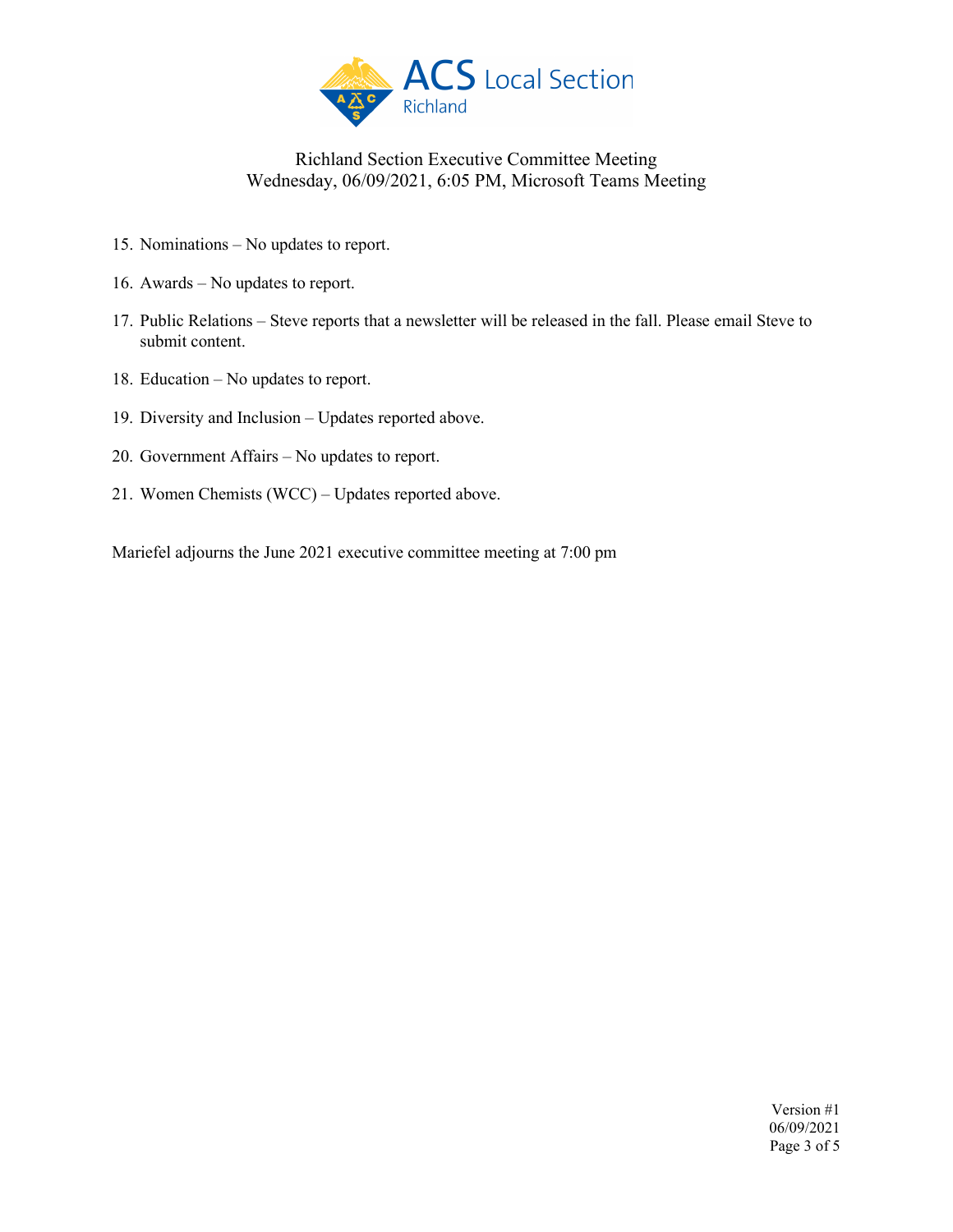

|                                    | <b>ACS Richland Section</b><br><b>Treasurer's Report</b> |                                                           |
|------------------------------------|----------------------------------------------------------|-----------------------------------------------------------|
|                                    | 05/06/2021-05/31/2021                                    |                                                           |
| <b>Activities</b>                  |                                                          |                                                           |
|                                    |                                                          |                                                           |
|                                    |                                                          |                                                           |
| <b>Starting Balance</b><br>Savings | \$45,054.03                                              |                                                           |
| Checking                           | \$34,789.86                                              |                                                           |
| Receipts<br>From                   | Amount                                                   | Directed to:<br>Budget<br>Date<br>Category                |
|                                    |                                                          |                                                           |
|                                    |                                                          |                                                           |
| Total receipts this period         | \$0.00                                                   |                                                           |
| <b>Expenses</b>                    |                                                          |                                                           |
| To                                 | Amount                                                   | Date Paid Description; check number<br>Budget<br>Category |
| Cristina Padilla Cintron           | \$85.57                                                  | 2021-05-14 DI&R Grant; check #1359<br>21 <sub>b</sub>     |
|                                    |                                                          |                                                           |
|                                    |                                                          |                                                           |
|                                    |                                                          |                                                           |
| Total spent this period            | \$85.57                                                  |                                                           |
| <b>Ending Balance</b>              |                                                          |                                                           |
| Savings<br>Checking                | \$45,054.03<br>\$34,704.29                               |                                                           |